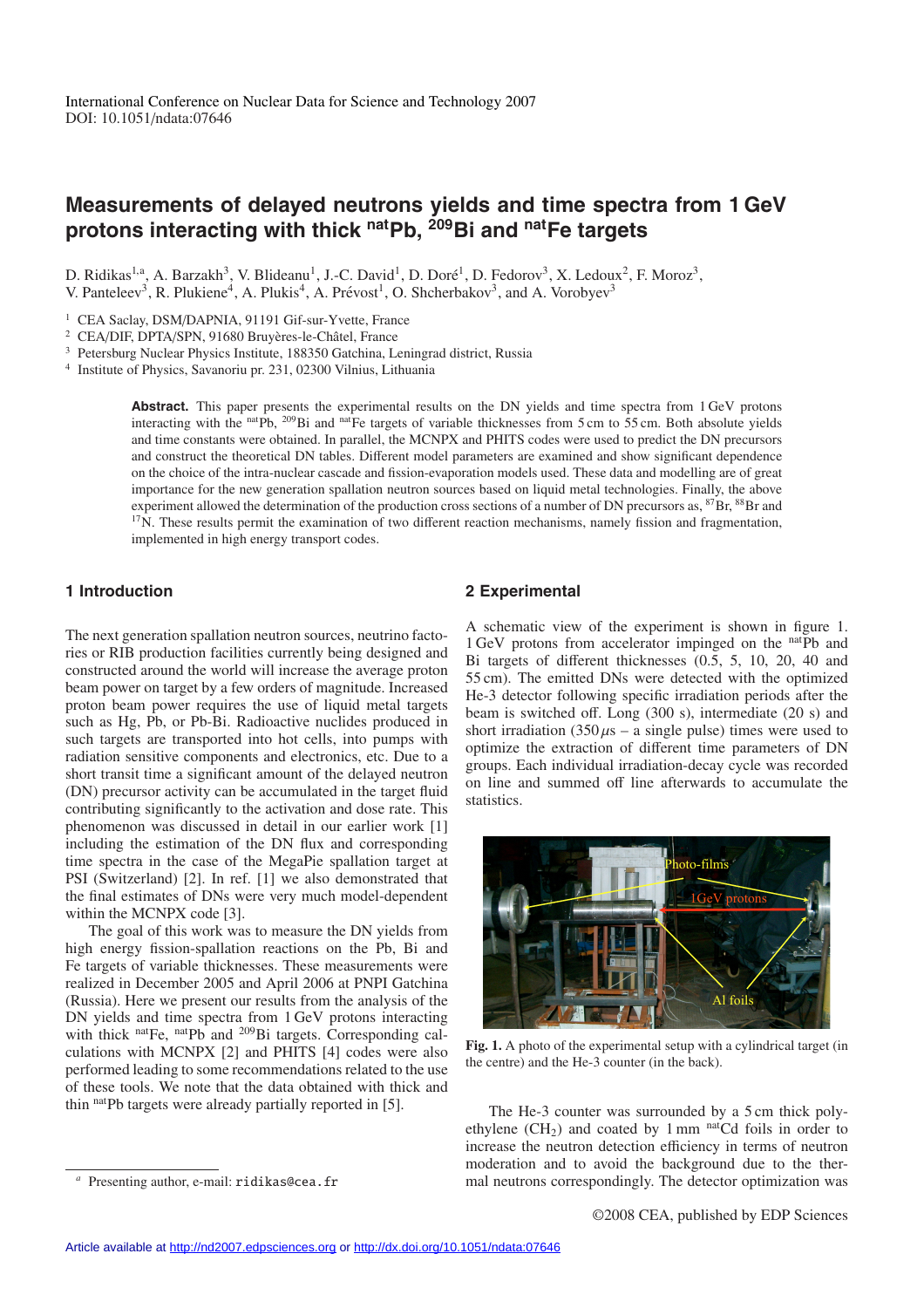performed using Monte Carlo simulations with MCNPX [2]. Finally, the detector was calibrated with a standard  $^{252}$ Cf neutron source, and its efficiency was reproduced within 9% by MCNPX.

The proton beam intensity was monitored with relative errors around 10% by activation of  $^{27}$ Al foils (see fig. 1) and the γspectroscopy off line from the <sup>7</sup>Be, <sup>22</sup>Na and <sup>24</sup>Na activity. The diameter of the beam spot and its alignment was obtained using the photo-films as presented in figure 1.

Using the same technique, some measurements without target and with iron or brick-concrete targets were also performed to characterize the active background contribution due to the environment of the experimental area. During these test measurements without any target and with non-fissile targets we observed only two dominating decay periods of  $T_{1/2}$  ~ 4.2 s and ~ 0.18 s, which we attributed to the reaction products <sup>17</sup>N and <sup>9</sup>Li with  $T_{1/2} = 4.173$  s and  $T_{1/2} = 0.178$  s, respectively (see fig. 2).



**Fig. 2.** The accumulated DN decay curve from  $p(1 \text{ GeV}) + Fe$  $(55 \text{ cm})$  (on the top) and from p  $(1 \text{ GeV})$  + "brick"(thick) (on the bottom). The individual contributions from different precursors are indicated separately.

Indeed, these two DN precursors can be produced in the reactions from 1 GeV protons on different targets as Al, Cu, Fe or any other materials present in the experimental hall or accelerator structures [6]. It is important to note that no longer half-lives were observed during these test irradiations as shown in figure 2. Once the irradiations with natPb or Bi targets started, we noticed that the DN decay curves also

extended to the longer half-lives than ∼4 s [7], which are characteristic for neutron-rich fission products only.

#### **3 Results**

Analysis of the DN decay curves for all natPb and Bi target thicknesses and with identical duration for irradiation and decay (300 s) were performed by fitting data with exponential sums using the TMinuit class implemented in the ROOT toolkit [8]. The following expression was used to obtain the  ${a_i \lambda_i}$  values:

$$
DN(t) = \sum_{i} a_i \exp(-\lambda_i t)(1 - \exp(-\lambda_i T_{irr}) + C, \qquad (1)
$$

with  $T_{1/2}^i = \ln 2/\lambda_i$ , *C* a constant representing the background, and the irradiation time  $T_{irr} = 300$  s. Systematic errors due to the estimation of the *C* values have been taken into account.

Contrary to the conventional 6-group approach to reproduce the DN decay curves from neutron induced fission on actinides [9], only 4 terms of the above expression were sufficient in our case. Half-lives for these 4 terms correspond to the previously identified spallation products, namely <sup>9</sup>Li and  $17\text{N}$ , in addition to two fission products  $87\text{Br}$  and  $88\text{Br}$  (with  $T_{1/2}$  = 55.6 s and  $T_{1/2}$  = 16.29 s, respectively).

The accumulated data for the <sup>209</sup>Bi target (55 cm thick), are presented together with the fits of exponential sums in figure 3. Similar quality fits using the same 4 terms in the exponential sum, i.e., with four half-lives fixed to those of  ${}^{9}Li$ ,  ${}^{17}N$ ,  ${}^{87}Br$ and <sup>88</sup>Br, were obtained for all target thicknesses and both natPb and <sup>209</sup>Bi targets [7] (not shown here).



**Fig. 3.** The accumulated DN decay curve from  $p(1 \text{ GeV}) + \frac{209}{9} \text{Bi}$ (55 cm); individual contributions from different precursors are indicated separately.

### **4 Discussion**

Some conclusions can already be drawn just looking at the fitted DN decay curves for the natPb and <sup>209</sup>Bi targets (e.g., for  $209$ Bi in fig. 3). First, the DN contribution from light mass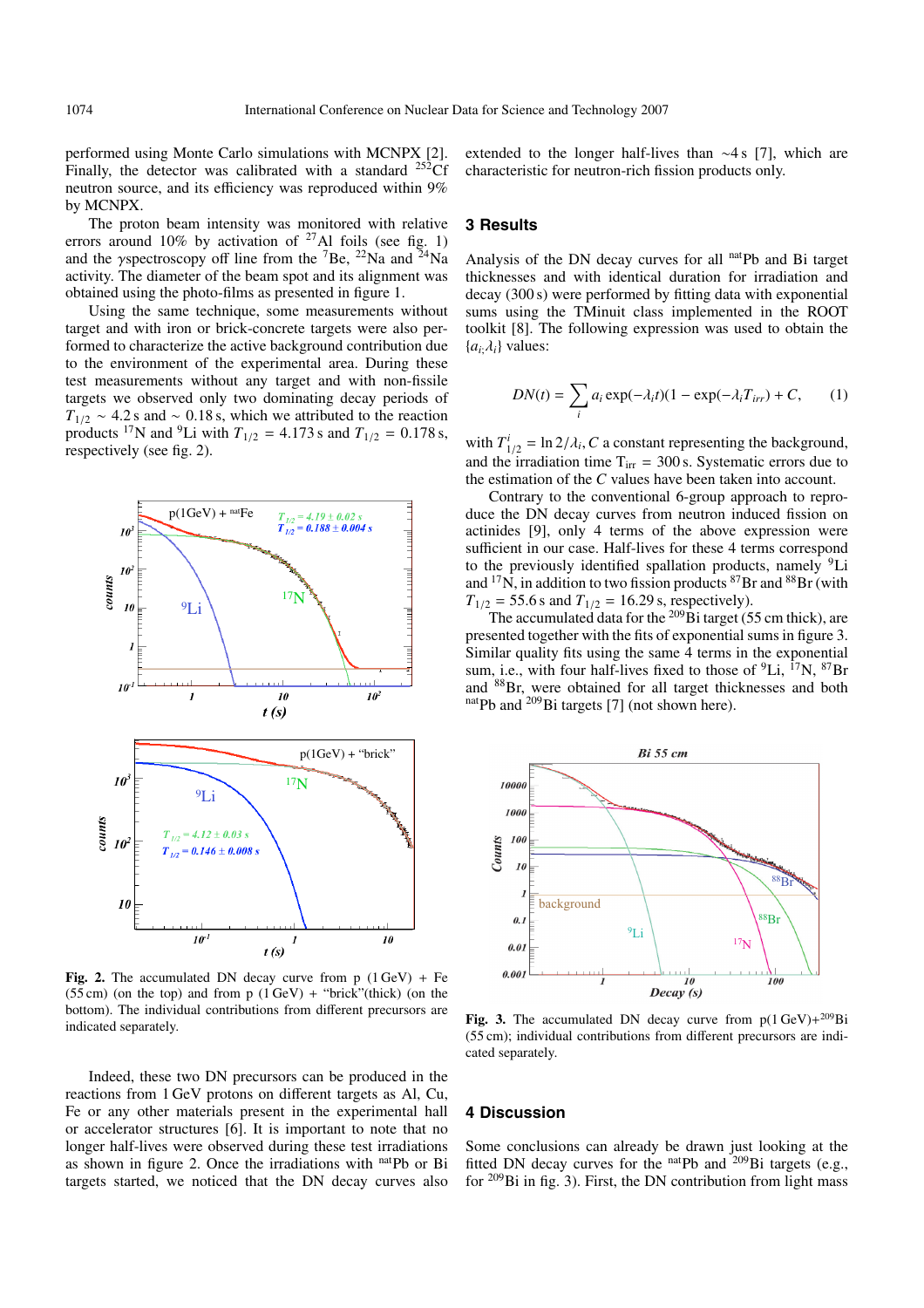products as  ${}^{9}$ Li and  ${}^{17}N$  is clearly more important than the contribution from fission products. In addition, this "unusual" DN emission dominates the DN decay curve for Pb and Bi targets up to the cooling time of 10–20 s (see figure 3). For longer decay times, say 50–100 s, the long lived DN precursors, being "usual" fission products as <sup>88</sup>Br and <sup>87</sup>Br, remain the only contributors to the DN activity. Note that this finding is very important in the case of high power liquid metal targets, where the liquid metal makes the "round trip" typically in the period of 10-30 s (e.g., the MegaPie loop makes a turn in  $\sim$ 20 s [1]).

Thanks to the efficiency determination of the  ${}^{3}$ He counter and to the proton beam intensity monitoring, it was possible to extract the DN yields in absolute values. In brief, once the DN(t) is parameterised during the fitting procedure (see figure 3 and equation 1) and when t approaches zero, one obtains

$$
DN(t \to 0) = \sum_{i} a_i + C \tag{2}
$$

Here the following expression can be employed to calculate the individual DN yields:

$$
P_n^i Y^i = a_i/(\varepsilon_{He-3} I_p \Delta t_{ch} N_{cycles}),
$$

with  $P_h^i$  being the DN emission probability,  $Y^i$  – the individual DN precursor yield (atoms per incident proton), ε*He*<sup>−</sup>3– the total efficiency of the 3He counter (events per emitted source neutron),  $I_p$  – proton beam intensity (protons per second), ∆t*ch* – the channel width (seconds), N*cycles* – a number of accumulated irradiation-decay cycles.

Figure 4 presents the obtained DN precursor production yields  $Y^i$  for  $i = {}^{17}N$ ,  ${}^{87}Br$  and  ${}^{88}Br$  as a function of target thickness. Note that in addition to the uncertainties in detector efficiency, proton beam intensity monitoring and statistical errors, we took into account systematic errors due to the fitting procedure and background contribution. We add that the extraction of 9Li yields was impossible due to its short half life, which is comparable with the experimental channel width  $\Delta t_{ch} = 200$  ms.

Some comparisons of the data have also been made with PHITS code predictions (NMTC+JAM+GEM) [4] and prove that this code can reproduce rather accurately the formation of DN precursors in high energy spallation-fission reactions (see the same figure 4) - in most of the cases within a factor 2 or better.

Using the data taken with thin targets  $(5 \text{ mm and } 5 \text{ cm})$ , production cross section of 17N has been extracted from 1 GeV protons interacting with  $n = \text{et} \cdot \text{et}$  and  $209 \text{Bi}$ . Our results are shown in figure 5 together with other data but for different targets. We note that our data is in good agreement with systematic established by Dostrovsky et al. [6].

Equally, the production cross sections of  $87\,\text{Br}$  and  $88\,\text{Br}$ have been obtained from 1 GeV protons interacting with natPb. Our results are shown in figure 6 including some older data from [10]. Again a good agreement with the earlier work is seen. As it was mentioned earlier in the case of thick targets, PHITS [4] gives reasonable results both for  $^{17}N$  and  $^{87,88}Br$ , while MCNPX can be trusted only for  $87,88$ Br (see figure 6). It is worth mentioning that  $17N$  and  $88Br$  cross sections reported here have been measured for the first time for 1 GeV protons both for the natPb and Bi targets.



**Fig. 4.** The DN precursor yields  $Y^i$  (atoms per proton) as a function of target thickness for Pb (top figure) and Bi (bottom figure). The experimental data (filled symbols) are compared with the PHITS predictions (open symbols). The lines are to guide the eye.



Fig. 5. Experimental production cross sections of the <sup>17</sup>N yields from 1 GeV protons interacting with different targets A. See the legend for details.

#### **5 Conclusions**

In this work we present the experimental data on measured DN yields and time spectra from 1 GeV protons interacting with thick natFe, natPb, and  $^{209}$ Bi targets. For all these targets the emission of DNs is dominated by light reaction products as <sup>9</sup>Li and <sup>17</sup>N during the decay time from 0 to ~20-30 s. In the case of fissile targets after the longer decay time the fission fragments as 88Br and 87Br are the major contributors. The DN yield production per incident proton is increasing with the target thickness and the majority of the DNs from 1 GeV